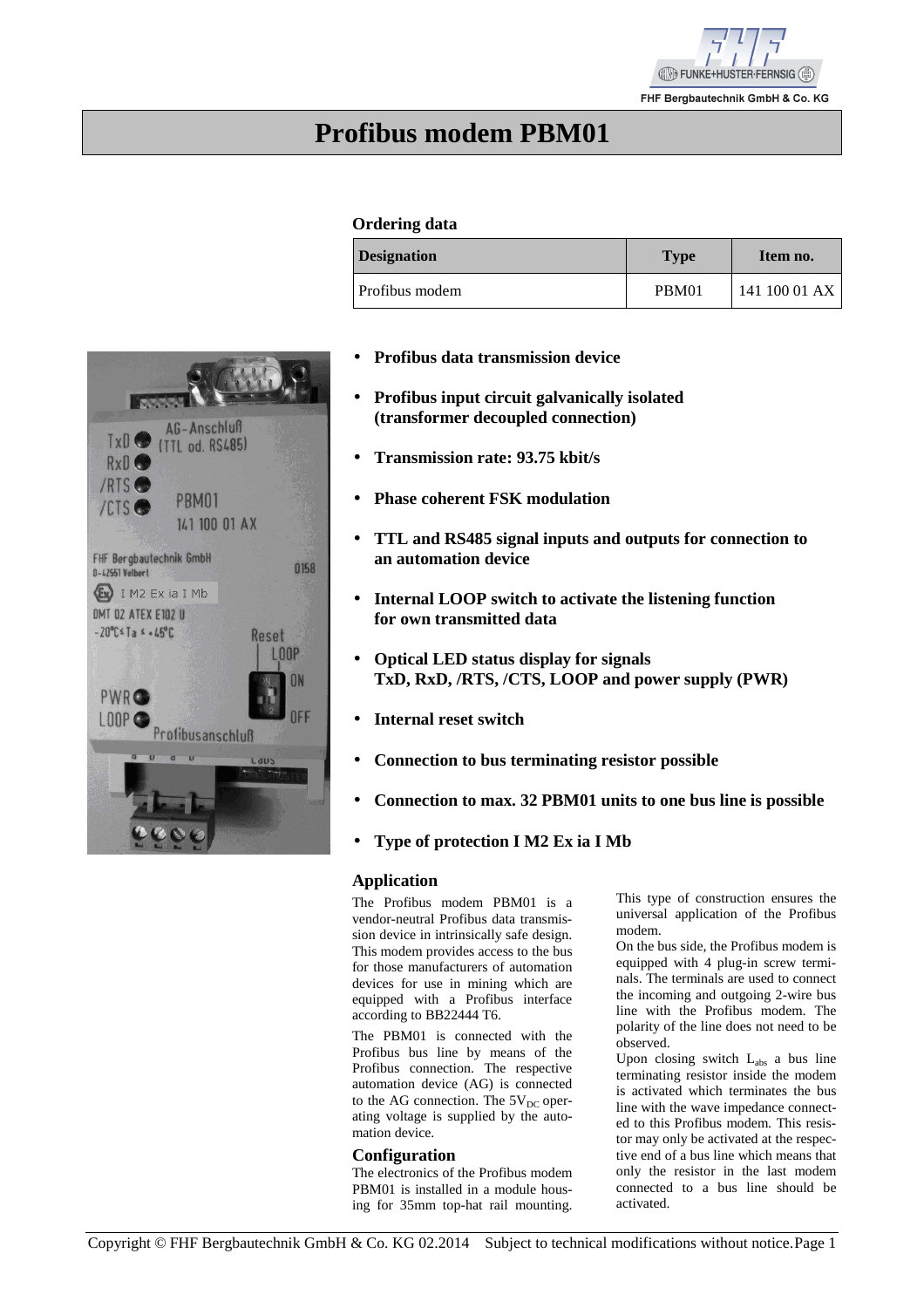#### Note:

Insofar as possible, the bus shall be given a line configuration, spur lines of more than 5m length are not permissible due to a possible interference  $(\lambda/4$  transformations of the opencircuit line end).

On the side of the automation device of the PBM01 modem (AG connection) two plug connectors are available. One 9-pin D-sub ("male") plug connector for connection to an RS485 interface and a two row pin connector for the connection to a TTL interface. The voltage is supplied by the automation device through the particular interface used.

The Profibus modem PBM01 is equipped with three switches for the functions "Labs", "LOOP" and "Reset".

### **Mode of operation**

The Profibus modem is connected between the Profibus line and the automation device. The bus line is galvanically isolated from the electronics of the Profibus modem by means of a transformer. In case of reception, the transformer features such a high impedance that 32 bus devices can be operated at one bus line. Resistors are installed to adapt the transmitter internal impedances to the impedance of the transmission line. Zener diodes protect the transmission circuit against voltage peaks.

On the transmission side, a corresponding resistor is installed to limit the current. The energetic decoupling between the station and the bus side is obtained by resistors in the control lines of the transmission transistors and in both reception lines.

If the Profibus modem detects reception signals featuring a level in the permissible range, the reception logic will be activated and the modulator / demodulator stage switched on. Subsequently, a pre-amplifier boosts the reception signals to the internal TTL level of the modem, before the downstream modulator / demodulator converts them back into the original signals. For this purpose, the FSK reception signal at TTL level is linked with the EXOR signal which is delayed by half a bit time. The (NRZ) reception signal derived from this process corresponds to the original signal and is available to the automation device as "RXD" signal.

On the transmission side, the component features the two reception signals "/RTS" and "TxD" (TTL interface). If "/RTS" is activated (Low), "/CTS" will respond with Low (/RTS, /CTS bridged). The transmission is triggered by a Low to TxD or an active signal at the RS485 interface. The PBM01 puts a preamble of 4 bits (4 times High at 93.75 kHz) in front of the data stream. As a result, the data will be output on the FSK side with a delay of 4 bits. The reception section of the Profibus modem carries out the temporary buffering of the "TxD" signal and the synchronization with the carrier wave at 93.75 kHz and 187.5 kHz (High=93.75 kHz, Low=187.5 kHz).

The switchover of the carrier signals always occurs at the zero passage (phase coherence).

The interface signals from and to the automation device are operated with TTL and/or RS485 signals.



### **Overview of front side**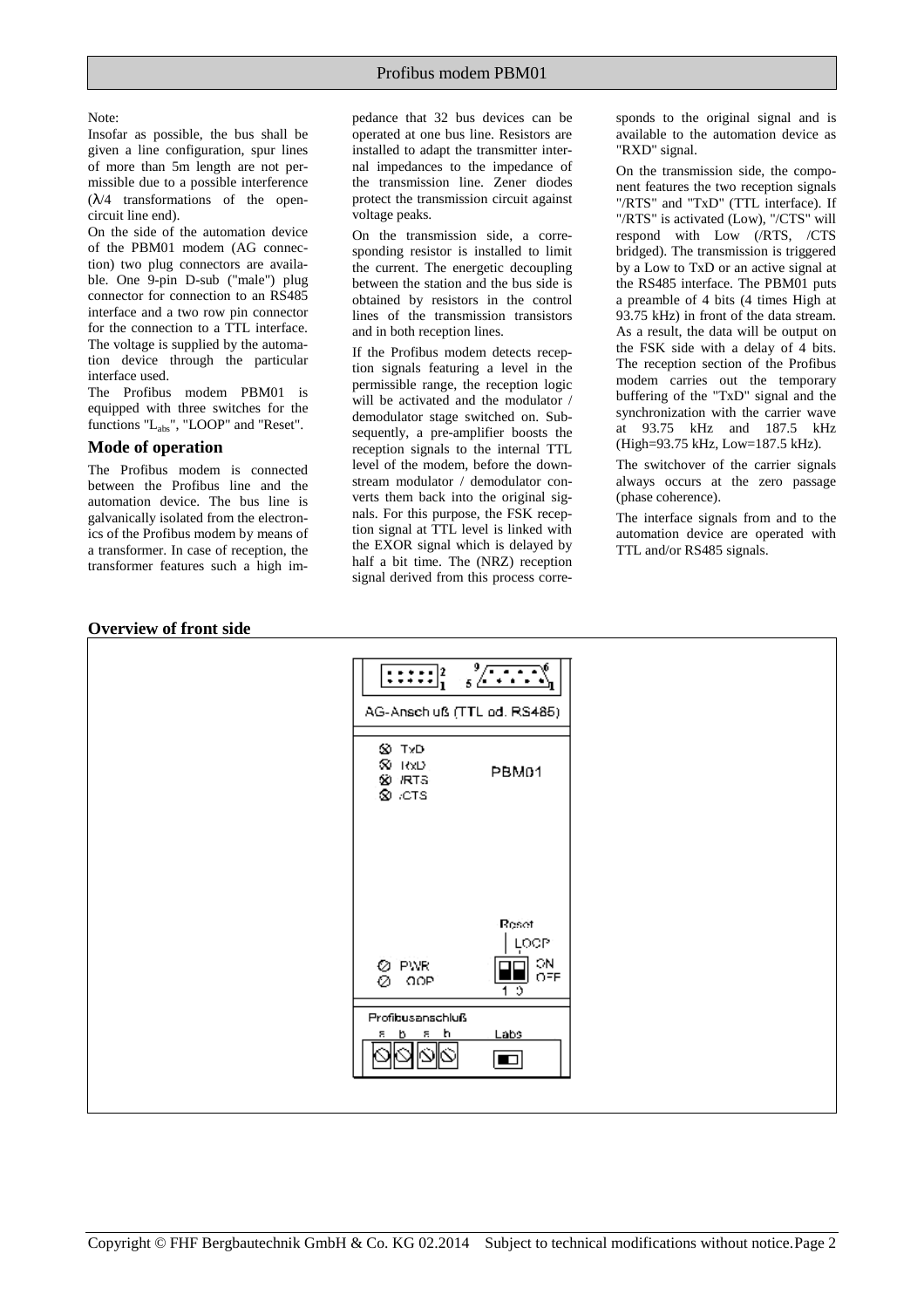| 21 I.N        |                       |                                                                                                                  |
|---------------|-----------------------|------------------------------------------------------------------------------------------------------------------|
| <b>Switch</b> | <b>Switch setting</b> | <b>Function</b>                                                                                                  |
| $L_{\rm abs}$ | closed<br>open        | Bus terminating resistor activated<br>Bus terminating resistor deactivated                                       |
| <b>LOOP</b>   | $ON *$<br><b>OFF</b>  | Listening to the station's own transmitted data (TTL only)<br>No listening to the station's own transmitted data |
| Reset         | ON<br><b>OFF</b>      | PBM01 logic is reset, transmission driver blocked<br>PBM01 activated                                             |

### **Notes for setting the switches "Labs", "LOOP", "Reset"**

\*) for test purposes only

### **Optical status indications**

For diagnostics purposes 6 LEDs exist to optically indicate the status of the signals: TxD, RxD, /RTS, /CTS, LOOP and power "PWR".

| <b>Indication</b><br>TxD | <b>Status</b><br>off<br><sub>on</sub> | <b>Function</b><br>AG transmitted data en route to Profibus connection<br>--> Idle state or data signal of logic level "1" ("High")<br>--> Data signal of logic level "0" ("Low") |
|--------------------------|---------------------------------------|-----------------------------------------------------------------------------------------------------------------------------------------------------------------------------------|
| RxD                      | off<br>on                             | AG transmitted data arriving from Profibus connection<br>--> Idle state or data signal of logic level "1"<br>--> Data signal of logic level "0"                                   |
| /RTS                     | off<br><sub>on</sub>                  | Request to Send (activation of transmitter)<br>--> Idle state (transmitter deactivated)<br>--> Transmitter activated                                                              |
| /CTS                     | off<br>on                             | Clear to Send (ready to accept data)<br>--> Idle state (no data are accepted through TxD)<br>--> Ready to accept data through TxD                                                 |
| <b>LOOP</b>              | off<br>on                             | Listening function for transmitted data of the station<br>--> Listening function deactivated<br>--> Listening function activated                                                  |
| <b>PWR</b>               | off<br>on                             | Supply voltage control<br>$\rightarrow$ No supply voltage exists<br>-->Supply voltage exists                                                                                      |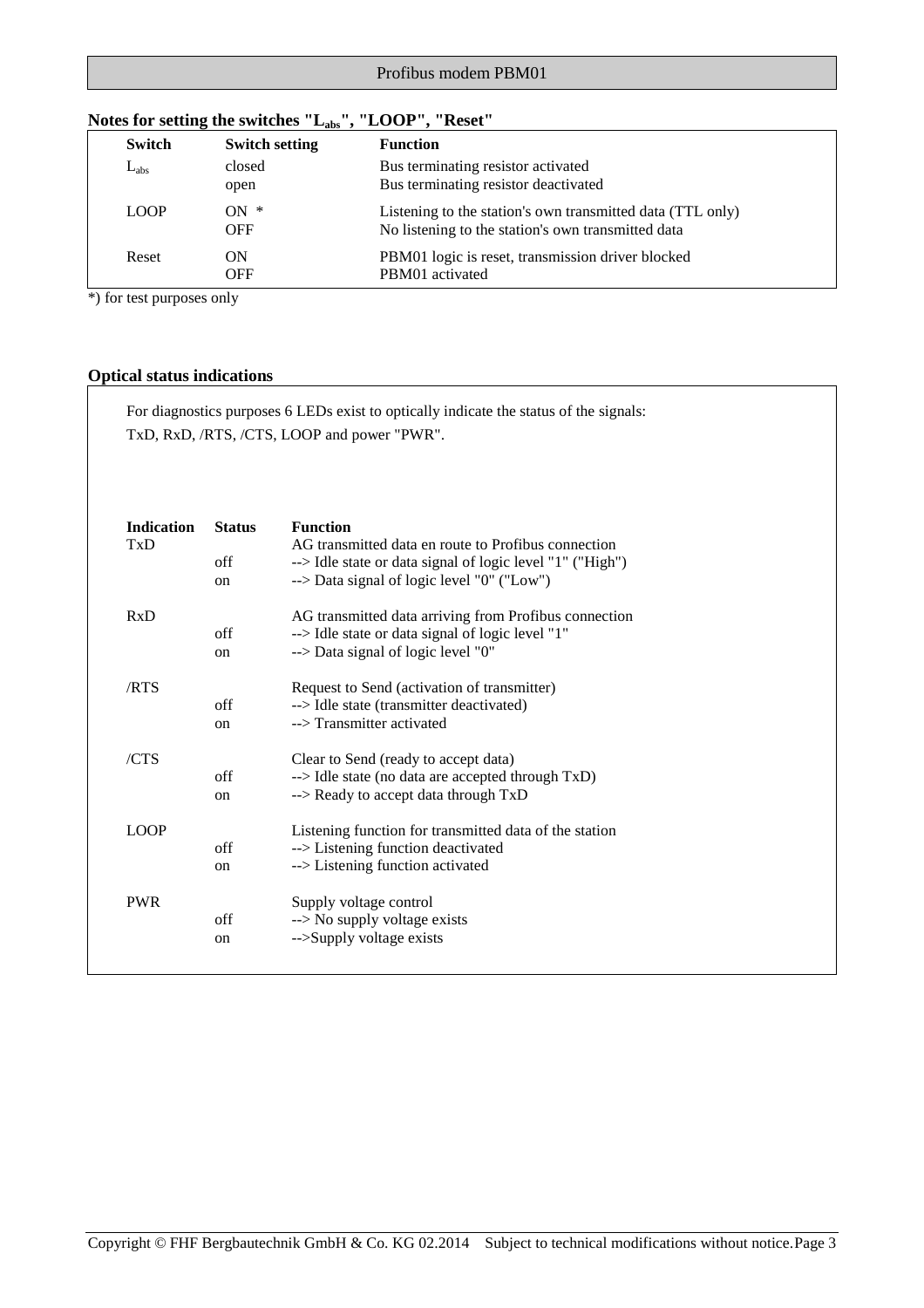### **Block diagram for PBM01**

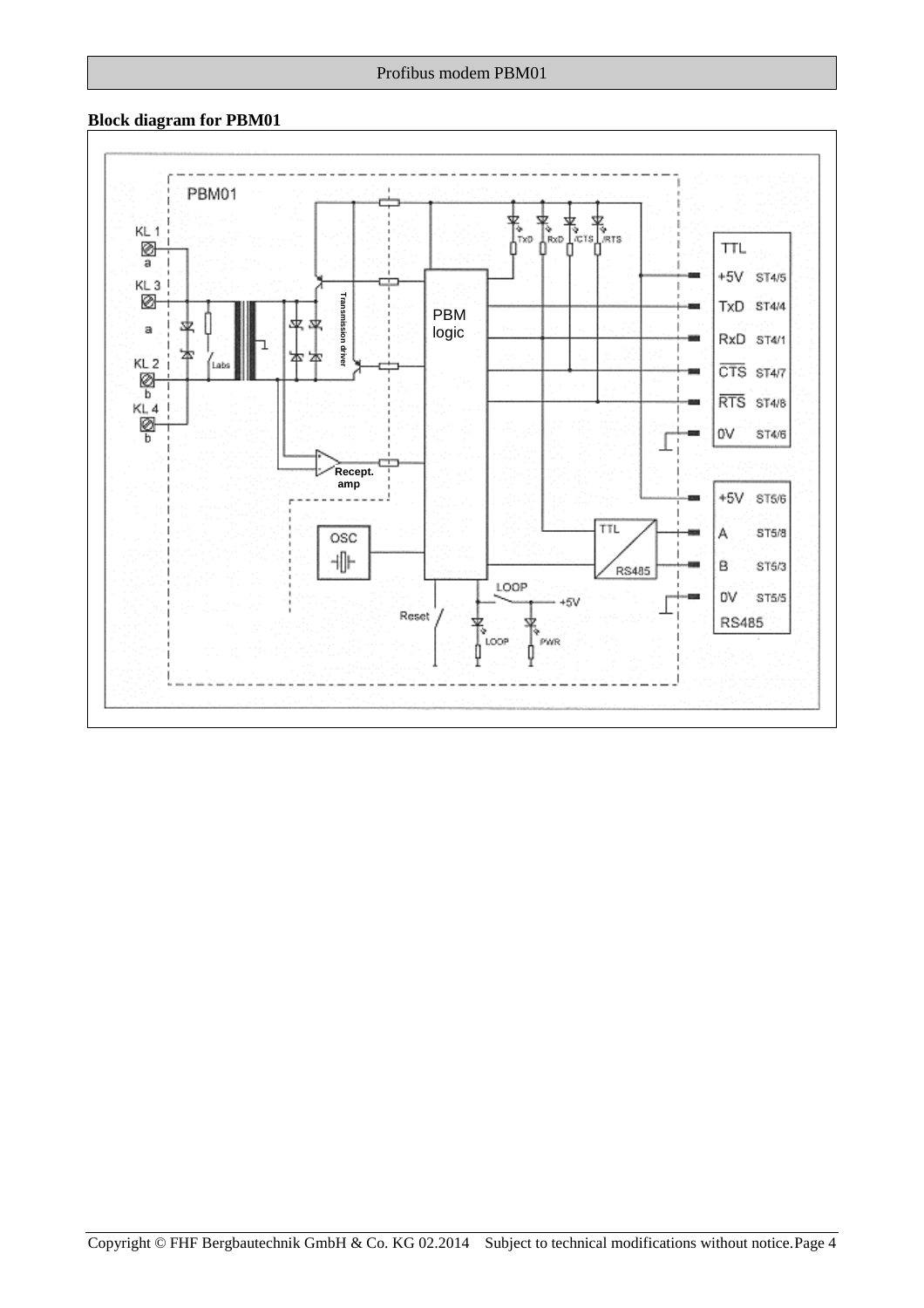### **Technical data**

| Designation<br>Type                                                                           | Profibus modem<br>PBM01                                                                                        |
|-----------------------------------------------------------------------------------------------|----------------------------------------------------------------------------------------------------------------|
|                                                                                               |                                                                                                                |
| <b>Parameters</b><br>Power supply circuit (PIN 5/6 TTL interface; PIN 6/5 of RS485 interface) |                                                                                                                |
| Supply voltage U <sub>i</sub>                                                                 | 5.5 V $_{DC}$                                                                                                  |
| Internal capacitance C <sub>i</sub>                                                           | $150 \mu F$                                                                                                    |
| Internal inductance L <sub>i</sub>                                                            | negligible                                                                                                     |
| Signal circuits (PIN 1, 4, 7, 8 of TTL interface)                                             |                                                                                                                |
| Voltage $U_0/U_i$                                                                             | 5.5 V $_{DC}$                                                                                                  |
| Internal capacitance C <sub>i</sub>                                                           | $150 \mu F$                                                                                                    |
| Internal inductance L <sub>i</sub>                                                            | negligible                                                                                                     |
| Signal circuits (PIN 3, 8 of RS485 interface)                                                 |                                                                                                                |
| Voltage $U_0/U_i$                                                                             | 5.5 V $_{DC}$                                                                                                  |
| Internal capacitance C <sub>i</sub>                                                           | $150 \mu F$                                                                                                    |
| Internal inductance L <sub>i</sub>                                                            | negligible                                                                                                     |
| Profibus interface (terminals Kl.1/Kl.3 and Kl.2/Kl.4)                                        |                                                                                                                |
| Voltage $U_0/U_i$                                                                             | $7.0 V_{DCSS}$                                                                                                 |
| Power $P_0$                                                                                   | 75 mW                                                                                                          |
| Internal resistance R <sub>i</sub>                                                            | $\geq 88$ $\Omega$                                                                                             |
| Internal capacitance C <sub>i</sub>                                                           | negligible                                                                                                     |
| Internal inductance L <sub>i</sub>                                                            | negligible                                                                                                     |
| of all galvanically connected devices.                                                        | The values of the max. permissible inductance / capacitance can only be determined through the interconnection |
| Ambient temperature range                                                                     | $-20^{\circ}$ C $\leq T_a \leq +45^{\circ}$ C                                                                  |
| Power consumption:                                                                            |                                                                                                                |
| with active transmitter                                                                       | 60-75 mA                                                                                                       |
| Quiescent current draw - reception only                                                       | $12 \text{ mA}$                                                                                                |
| mean value with telegrams                                                                     | $20 \text{ mA}$                                                                                                |
| Preamble (generated by PBM01)                                                                 | min. 4 bits                                                                                                    |
| Interval between two telegrams                                                                | min. 33 bits (acc. to BB22444 part $6$ )                                                                       |
| Transmission rate                                                                             | 93.75 kBd                                                                                                      |
| Character format                                                                              | UART (1 start bit, 8 data bits, 1 parity bit, 1 stop bit) no<br>slip between two characters permissible        |
| Interface signals to bus line                                                                 | galvanically isolated, transformer decoupled connection                                                        |
| Signal a                                                                                      | $KL$ 1, 3                                                                                                      |
| Signal b                                                                                      | KL 2, 4                                                                                                        |
| Transmission level                                                                            | 4 $V_{SS}$ at 75 $\Omega$                                                                                      |
| Characteristic frequencies                                                                    | 93.75 kHz ("1") / 187.5 kHz ("0")                                                                              |
| Type of modulation                                                                            | phase coherent FSK                                                                                             |
| Operating mode                                                                                | 100 % ON-time                                                                                                  |
| Service position                                                                              | at choice                                                                                                      |
| Operating conditions                                                                          | Inside or outside of                                                                                           |
|                                                                                               | operating areas susceptible to fire-damp                                                                       |
| Reception level range                                                                         | 0.12 to 5 $V_{SS}$                                                                                             |
| Terminating resistor                                                                          | 150 $\Omega$ (connectable with L <sub>abs</sub> )                                                              |
|                                                                                               |                                                                                                                |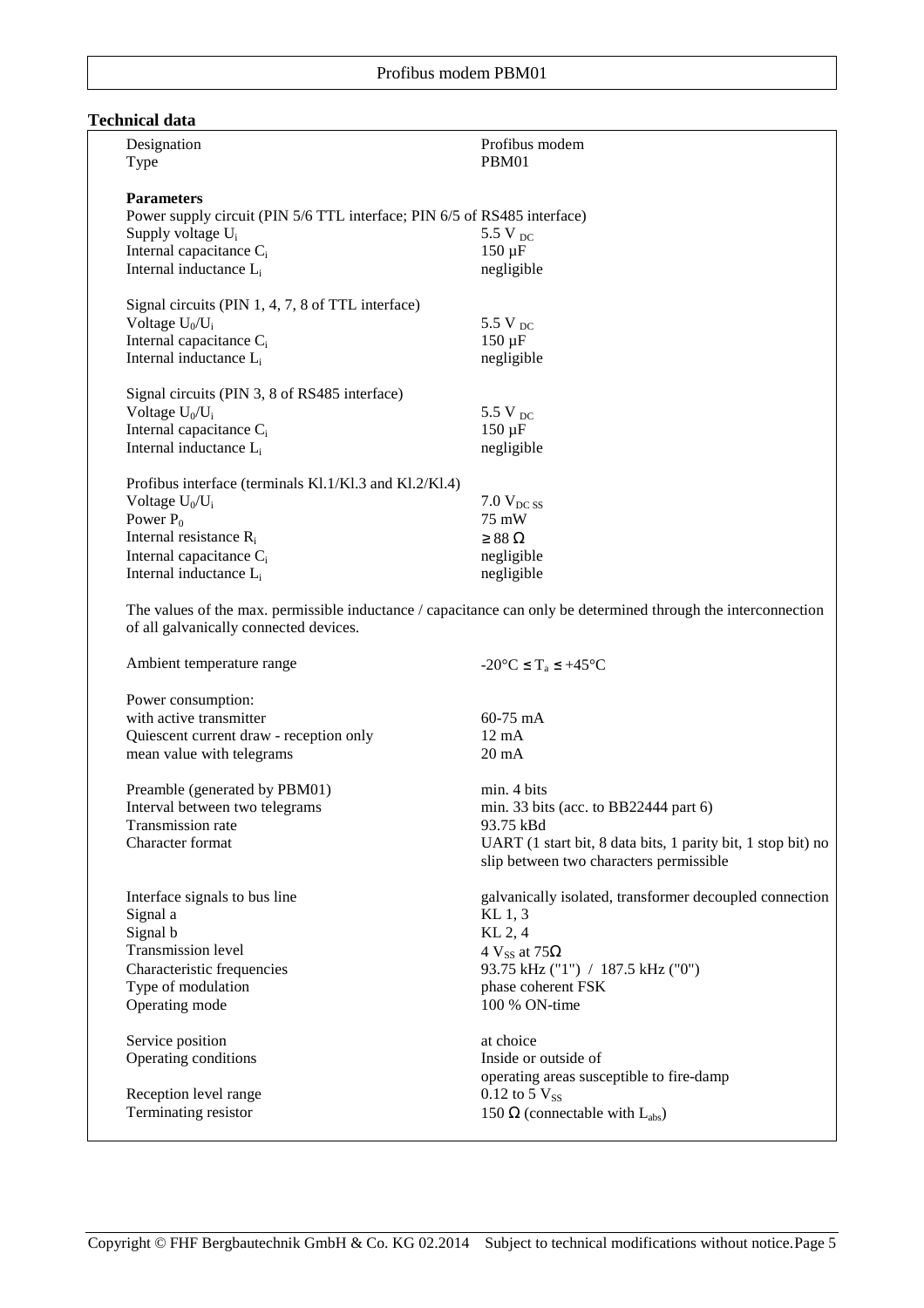### **Technical data (continued)**

| Dimensions<br>Weight:                                     | 55 x 110 x 40 mm (W x H x D)<br>approx. $0.12$ kg                                                                                                                                       |
|-----------------------------------------------------------|-----------------------------------------------------------------------------------------------------------------------------------------------------------------------------------------|
| Temperature range<br>-Operation<br>-Storage<br>-Transport | $-20$ to $+45^{\circ}$ C<br>$-25$ to $+70$ <sup>o</sup> C<br>$-25$ to $+70^{\circ}$ C                                                                                                   |
| Approval:<br>Type of protection:                          | DMT 02 ATEX E 102 U<br>I M2 Ex ia I Mb                                                                                                                                                  |
| <b>Marking</b>                                            |                                                                                                                                                                                         |
| The nameplate is marked as follows:                       |                                                                                                                                                                                         |
| Company                                                   | FHF Bergbautechnik<br>42551 Velbert                                                                                                                                                     |
| <b>Type</b>                                               | PBM01<br>$\langle \xi_{\mathbf{x}} \rangle$ I M2 Ex ia I Mb<br>DMT 02 ATEX E102 U<br>$C \in 0158$<br>F. No Test(short sign, month/year)<br>$20^{\circ}$ C $\leq T_a \leq +45^{\circ}$ C |

### **Installation / Mounting**

The Profibus modem of type PBM01 has to be installed in an enclosure which ensures at least an IP54 degree of protection conforming to EN 60529.

The internal wiring (in this enclosure) has to be configured as per section 6.4.11 and 7.6.e of EN50020:1994.

Connecting terminals or plug connectors for the intrinsically safe circuits have to be arranged as per section 6.3.1 and/or 6.3.2 of EN 50020:2002.

The interconnection with other equipment must be certified separately.

If the TTL interface is used, the line length between PBM01 and the automation device should not exceed 0,5m.

### **Commissioning and settings**

Prior to the commissioning, the fastening of the module, the installation and the related cables and connection shall be checked.

### **Maintenance / Repairs**

The Profibus modem of type PBM01 is maintenance-free and does not contain any parts requiring maintenance.

### **Disposal**

The disposal of the packaging material and of used parts must be realised in compliance with the regulations of the country in which the device is installed.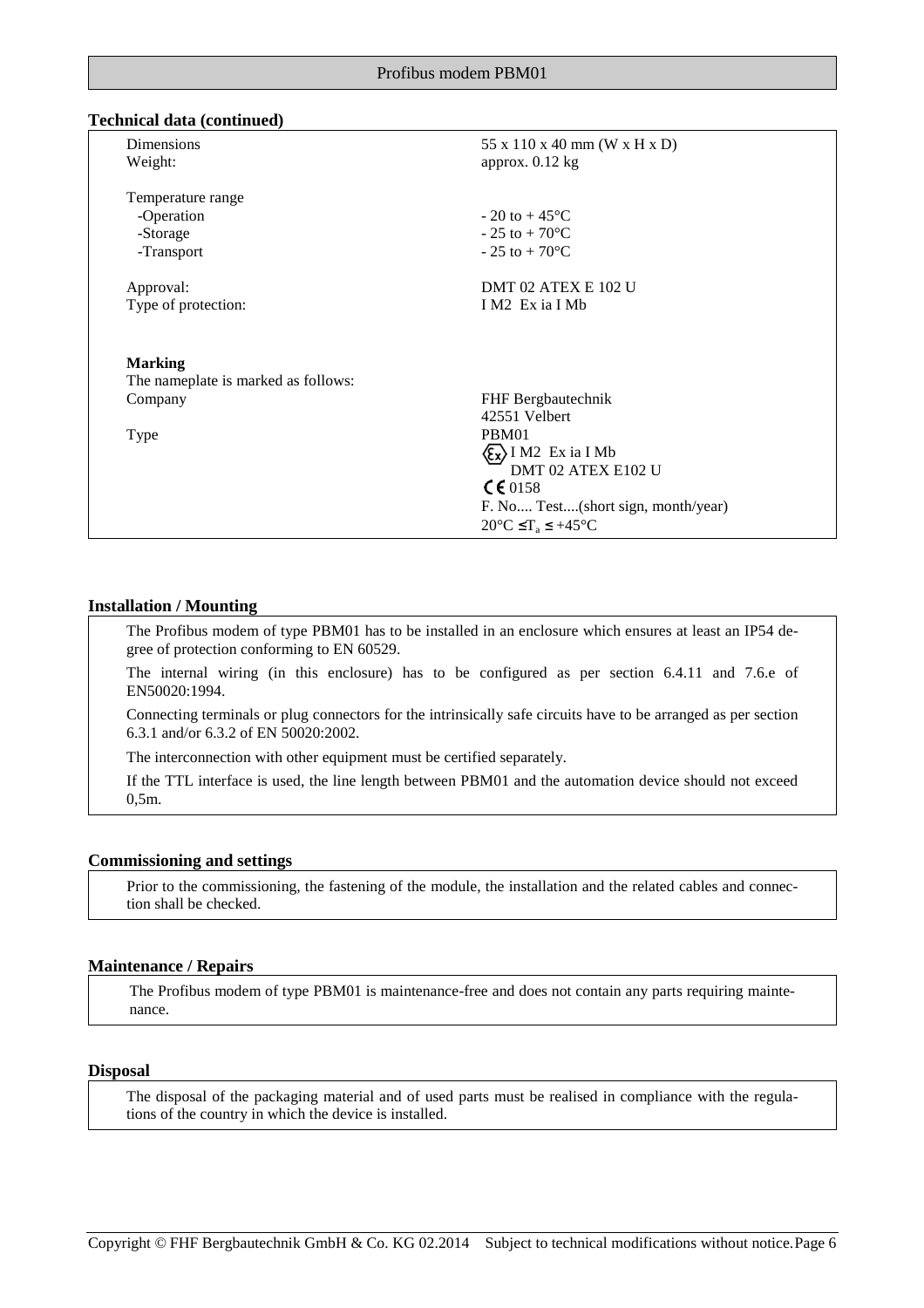### **Warnings & Safety Advice**

This equipment item is a device of explosion-proof design destined for operation inside an explosive atmosphere. It belongs to equipment group I M2 and is suited for use underground.

Especially the following warnings and safety advice shall be observed:

The interconnection with other electrical equipment must be certified separately.

Connection and installation of the component have to be carried out by an instructed qualified expert in due consideration of the specified type of protection and in accordance with the applicable regulations for installation.

This component may only be connected and operated with the specified voltage. Any polarity specifications have to be observed.

For the operation of the component in industrial facilities, the accident prevention regulations of the employer's liability insurance association for electrical installations and equipment have to be observed.

Make sure to avoid any damage to the housing. Devices/components with damaged housing must not be operated and have to be put out of service immediately.

Attachment and installation of further parts is prohibited.

The device must only be operated under the indicated ambient conditions. Harsh ambient conditions can result in damage to the device and therefore lead to a possible risk for the life of the user. Harsh ambient conditions can be:

- moisture, dusts (pay attention to degree of protection).
- combustible gases, vapours, solvents which the type of protection does not cover.
- excessively high ambient temperatures  $(\rightarrow +45^{\circ}C)$
- excessively low ambient temperatures  $(<20^{\circ}C)$

The ambient temperature range specified for the component must neither be exceeded nor fallen short of during operation.

Make sure to replace defective parts by corresponding original spare parts only.

Repairs must only be carried out by the manufacturer or a person committed by the manufacturer for this work in connection with a new routine test for this device.

In case of transport and storage as well as when not in use the devices and components have to be protected against damage and ingress of dirt.

Non-observance of the above mentioned points results in loss of the explosion protection. In this case the device will constitute a danger for the life of the operator and can cause an explosive atmosphere to ignite.

FHF Bergbautechnik GmbH & Co. KG Eintrachtstr. 95 42551 Velbert



Tel:  $+49(0)$  2051 270 – 0 Fax: +49 (0) 2051 270-366 Email: info@fhf-bt.de www.fhf-bt.de